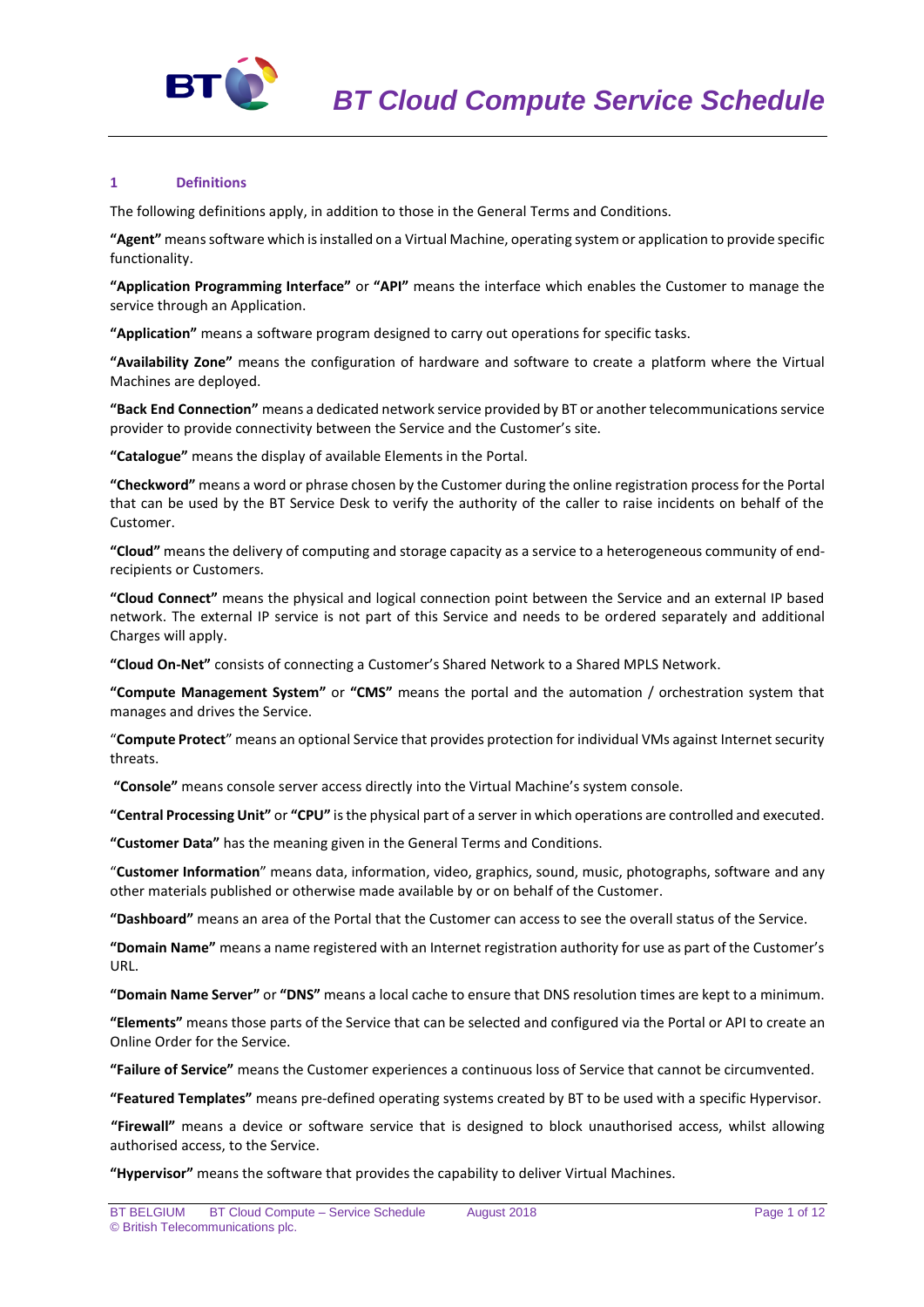

**"Incident"** means an incident which is not part of the standard operation of a Service and which causes, or may cause, an interruption to, or a reduction in the quality of that Service.

**"Incident Repair Service"** means the fault service set out in this Service Schedule.

**"Internet Protocol"** or **"IP"** means a protocol that was designed to interconnect networks and is part of a suite of protocols known as TCP/IP, where "TCP" means transmission control protocol, a reliable connection-based protocol.

**"Isolated Network"** means a virtual network that can be attached to a cloud server. It keeps a cloud server separate from other networks or the internet, or both.

**"ISO"** is the abbreviation for "International Organization for Standardization".

**"Load Balancing"** means the load balancing of incoming Internet requests between all Virtual Machine in a group, on a least connection, round robin or source IP basis.

**"Multi-Protocol Labelling Switching"** or **"MPLS"** means a virtual private network service which can be purchased from BT.

"**Month**" means a calendar month.

**"My Templates"** means a Template that has been created for a single User account.

**"Network Time Protocol"** or **"NTP"** means a feature that enables the Customer to synchronise its servers with the central network Internet time.

**"Online Order**" means a Customer request for the Service. The Online Order is only available online via the Portal or API, in accordance with the process outlined in Clause 3.

**"Operating System"** means a set of software that manages computer hardware resources and provides common services for computer programs.

**"Planned Maintenance"** means any work that is planned in advance to be carried out by BT or on its behalf that causes the Service to be suspended.

**"Portal"** means the Compute Management System and the graphical user interfaces of the individual services made available via the Compute Management System.

**"RAM"** is the abbreviation for "random access memory and means the virtualised memory available to a Virtual Machine.

**"Service"** has the meaning given in Clause 2.1 as further described in this Service Schedule.

**"Service Desk"** means the facility provided by BT to handle enquiries and administration for the Service.

"**Service Level**" means the level of Service which is applicable to the Service, as set out in Clause 23.

**"Service Operational Data**" means all personal data provided by the Customer to BT which is operationally required for BT in order to contact the Customer for the provision of the Services and/or Products such as email addresses, contact names, site addresses, telephone and fax numbers.

**"Shared MPLS Network"** means a service where bandwidth is shared amongst customers so it depends on the traffic at any given time as to how much bandwidth a particular customer will get.

**"Snap Shot (Backup)"** means a copy of Customer Data in the Storage environments at a point in time.

**"Storage"** means storage for recording and storing information and data.

**"System Administrator"** means a person named by the Customer to be the Customer's point of contact with BT for matters relating to the management of the Service.

**"Template"** means a reusable configuration for Virtual Machines.

**"Utility Rate Card"** means information available via the Portal that shows the Charges for the Elements of the service on an hourly basis.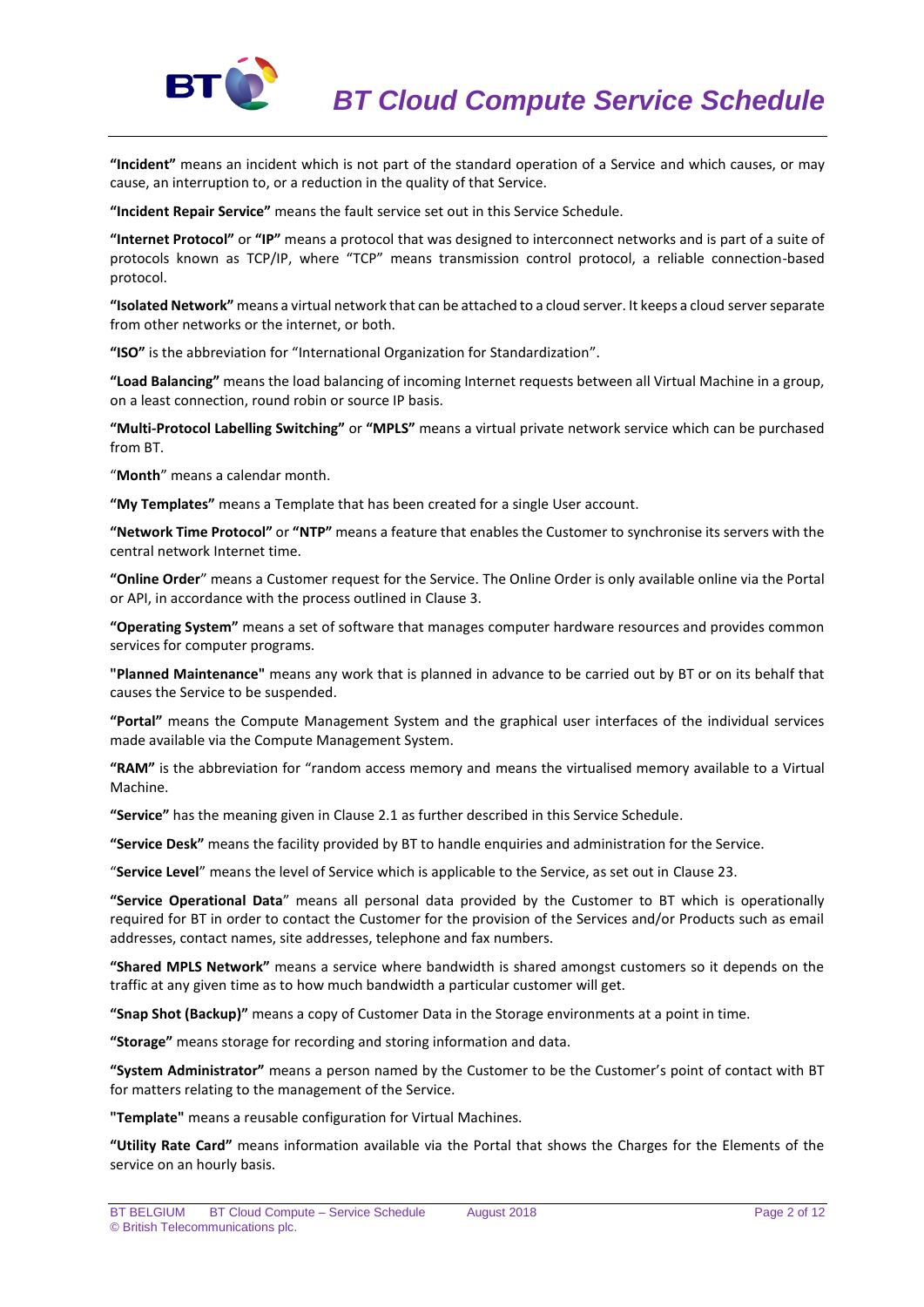

**"Uniform Resource Locator"** or **"URL"** means a locator, which is the full address for the Customer's website.

**"User ID"** means the identification number provided to the Customer by BT for the purposes of security in the provision of the Service.

**"Virtual Machine"** or **"VM"** means a self-contained operating system that functions as a separate server.

**"VM Snapshot"** has the meaning given in Clause 4.15.

### **2 Service Summary**

BT Cloud Compute is a Cloud based service providing the Customer with a self-service capability to browse, select, provision, and manage virtual infrastructure including a Virtual Machine, network, Storage and security.

#### **3 Service Components**

- 3.1 The Service comprises access to a Portal (including a catalogue to select the Elements of the virtualised infrastructure) and Availability Zones in which to deploy the Virtual Machine.
- 3.2 The Availability Zone is the platform where the Customer's Online Order is deployed. Once the Customer selects the Elements they will be automatically provisioned within the Customer's chosen Availability Zone.
- 3.3 Elements within the Catalogue show the options available to the Customer when completing the Online Order. As the Service evolves and the number of Availability Zones increases, the number, type and detailed specifications of the Elements will vary and may be updated by BT.
- 3.4 The Customer may subsequently add to and/or remove any Elements it has ordered via the Portal, using the Online Order.
- 3.5 The Portal will show the up-to-date list of available Elements and Availability Zones. The Portal will show the prevailing Charges for Elements.

# **4 Service Elements**

The following Elements may be available within an Availability Zone. In some cases multiple Elements may be available within the same Availability Zone:

#### **4.1 Firewall per Isolated Network**

- The Customer may add, delete and/or change:
- (a) access control lists,
- (b) port forwarding rules and
- (c) virtual private networks access (VPN)

# **4.2 Network**

- 4.2.1 The standard network service used by BT to deliver data to and from the Service is the Internet.
- 4.2.2 The Customer may order additional BT (or other licensed operators) networks but these need to be ordered separately from the Service and are subject to separate conditions and Charges. Additionally, a Cloud Connect or Cloud On-Net service as set out in Clause 5 will be required and should be ordered through the Portal.

#### **4.3 Internet**

4.3.1 All Internet service usage (data in and out) is charged at the Utility Rate Card which is displayed in the Portal. Internet service usage Charges are charged for data usage in and out of the Service. Data transfer speeds may vary.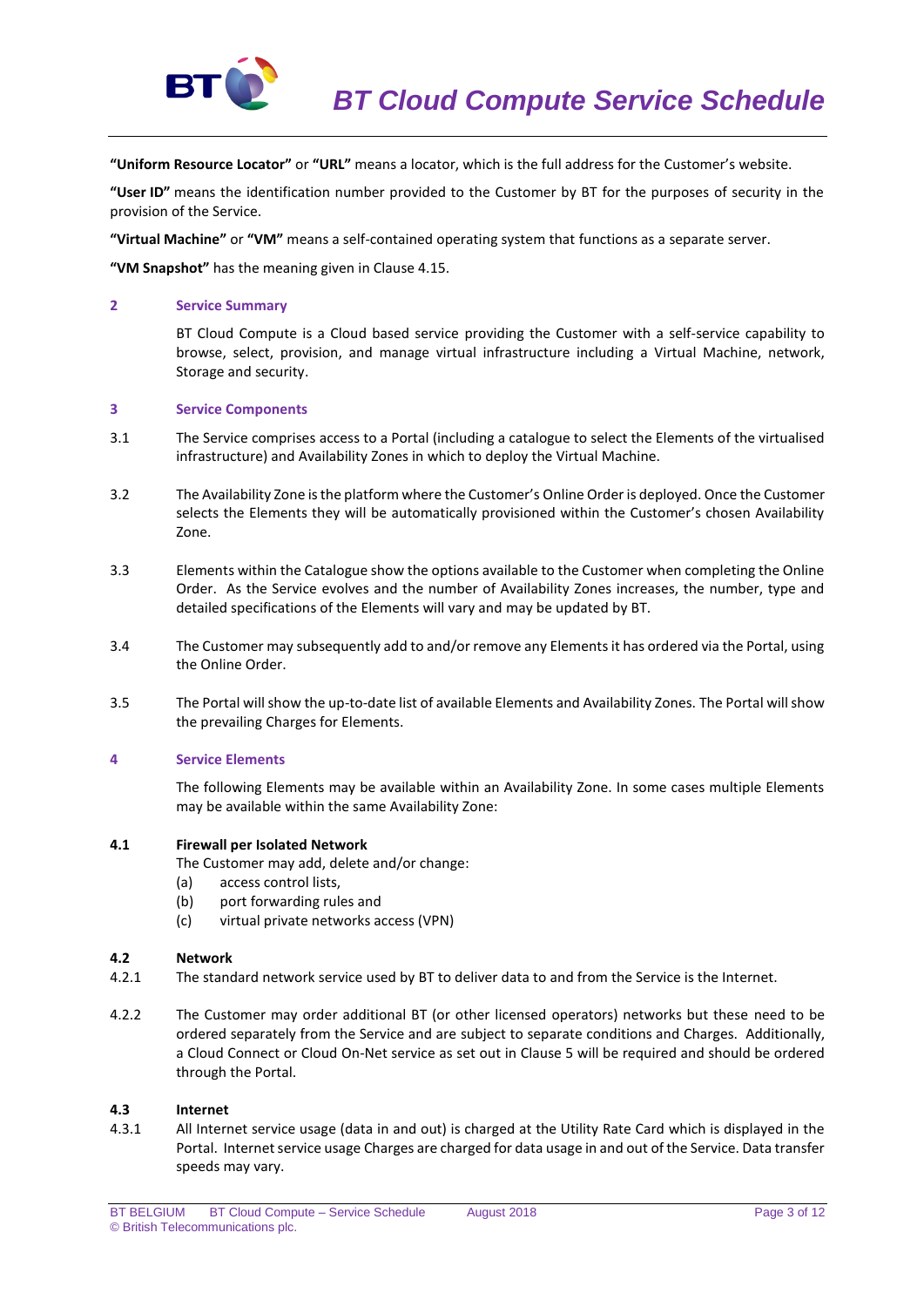

- 4.3.2 The Customer acknowledges that:
	- (a) the Internet is independent of the Service and BT has no responsibility for provision of the Internet; and
	- (b) use of the Internet is solely at the Customer's risk and subject to all applicable laws. BT has no responsibility for any information, software, services or other materials obtained, downloaded, shared and transmitted by the Customer using the Internet.

# **4.4 Load Balancing**

- 4.4.1 The Service supports creation of a load balanced groups of Virtual Machines with the choice of the following load balance options:
	- (a) Round Robin
	- (b) Least Connection
	- (c) Source IP
- 4.4.2 Load balancing is performed at the public IP Address level and therefore all Virtual Machines will share the same IP address. Additional Virtual Machines outside of the load balancing group are subject to additional public IP Addresses (which must be ordered separately) and any additional applicable Charges.

# **4.5 IP Addresses**

- 4.5.1 A single public IP address is deployed per Online Order for those Elements that require public IP addressing. Following deployment the Customer may request additional IP Addresses which will be subject to a separate Online Order and additional Charges.
- 4.5.2 IP addresses allocated to the Customer are only for use in connection with the Service. All title and rights in those IP addresses, including the right to recover or change such IP addresses, belong to BT or its applicable suppliers and BT cannot transfer any title or rights in any IP address to the Customer. The Customer cannot sell or agree to transfer them to anyone else. On the termination of the Agreement or the Service, for any reason, the Customer must immediately cease using the IP addresses.

# **4.6 Virtual Machine**

- 4.6.1 The Service enables the Customer to self-provision their virtual infrastructure through the use of the Portal or an API. Using the Portal, the Customer selects the Elements it requires in order to provision the Virtual Machine. The Catalogue specifies the Elements that are available to create the Virtual Machine. The following standard Elements are available in order to create a Virtual Machine:
	- (a) Operating System via a Template or ISO;
	- (b) Compute components vCPUs, vRAM, C drive / root storage etc. ;
	- (c) Additional storage;
	- (d) Affinity rules;
	- (e) Network.
- 4.6.2 Other Elements are available after the Virtual Machine has been created.

#### **4.7 Hypervisor**

The Service can support a number of different Hypervisors. The Hypervisor which is used will depend on the Availability Zone selected by the Customer. The Hypervisor provides the capability to deliver a Virtual Machine.

### **4.8 Operating System**

In order to build the Service the Customer must first select the Operating System for the Virtual Machine being created. The Operating Systems are presented to the Customer as templates. The choices available are dependent upon the Catalogue and are defined as "Featured Templates", "My Templates", and "ISOs" (ISO Images). With the exception of Microsoft Operating Systems, the Customer is required (where appropriate) to provide a valid license key, obtained from the software vendor or software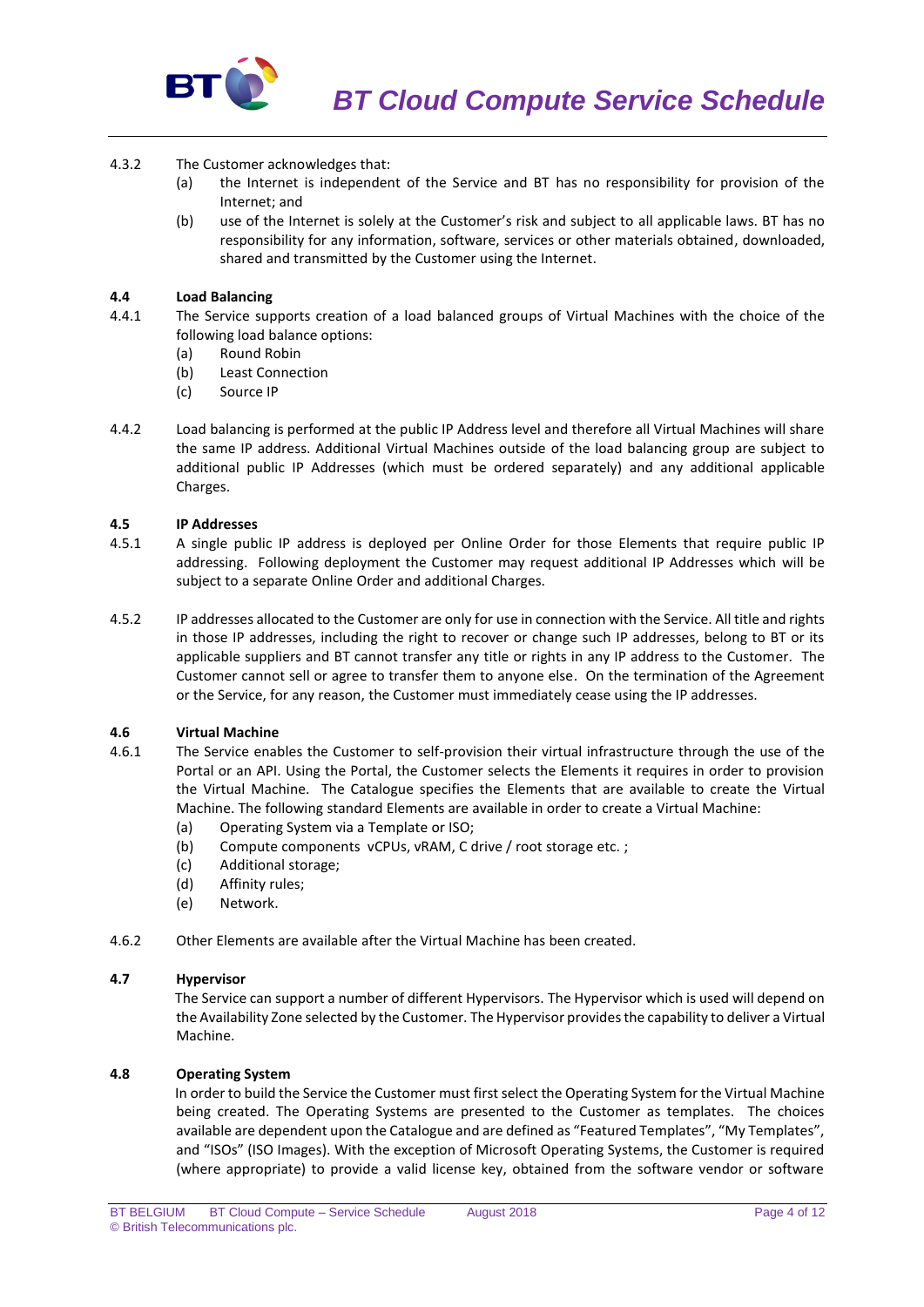

vendors representative. Featured Templates represent pre-defined Operating Systems created by BT and vary dependent upon Hypervisor compatibility. The choice of Operating Systems will be displayed for the Customer to select.

# **4.9 My Templates**

"My Templates" are templates that have previously been created or uploaded by the Customer and saved. They may have been originally created as "Feature Templates" and then saved by the Customer or previously created by the Customer by uploading their own template or directly from an ISO image.

# **4.10 ISO Images**

Where a particular Operating System is not shown within Featured Templates but required by the Customer, the Customer can create one from an ISO image.

# **4.11 Virtual Machine Type**

The Customer will select a Virtual Machine from the Virtual Machine attributes displayed within the Catalogue. A build consists of a number of processors, amount of RAM, C: drive / root storage. To increase or decrease the size of the Virtual Machine (in terms of CPU and RAM), the Customer must either build a new Virtual Machine or modify the current Virtual Machine via a separate Online Order. This process is simplified as the existing server can be copied and either saved as a Template or reinstalled on to a larger (or smaller) Virtual Machine as required.

# **4.12 Storage (C: / root)**

- 4.12.1 The Virtual Machine will include storage allocation, a C:/ root drive where the Operating System will reside.
- 4.12.2 Additional Storage may be added in the form of additional drives. A number of different size drives are made available with an option for a Customer defined disk. Additional disks can be added and are subject to a separate Online Order and additional Charges

# **4.13 Common Services**

If required, BT can supply Domain Name Server (DNS) for DNS lookup only and Network Time Protocol (NTP). These items are included in the Charges for the Service.

# **4.14 Snap Shot (Backup)**

- 4.14.1 Snap Shots provide back up for the Service. The Customer may take a point in time "copy" of the VM disk volumes.
- 4.14.2 Snap Shots are defined per Virtual Machine disk volume and can be manually initiated or scheduled as required by the Customer. The Customer may define how often and when a Snap Shot is taken or instantly take a Snap Shot when required.
- 4.14.3 Each Snap Shot is a copy of the disk volume stored within the same data centre environment as the original Customer Data.
- 4.14.4 Snap Shots will be listed within the same area as the requests and can be restored by selecting the desired snap and selecting restore.
- 4.14.5 The number of Snap Shots held within the system is set based on the schedule chosen for those Snap Shots. When the maximum number is reached as defined by the schedule then the Snap Shots are deleted based on a first in first out basis. If a manual Snap Shot is taken not using the schedule then this Snap Shot will be held until the Customer deletes it or the Service is terminated.

# **4.15 VM Snap Shot**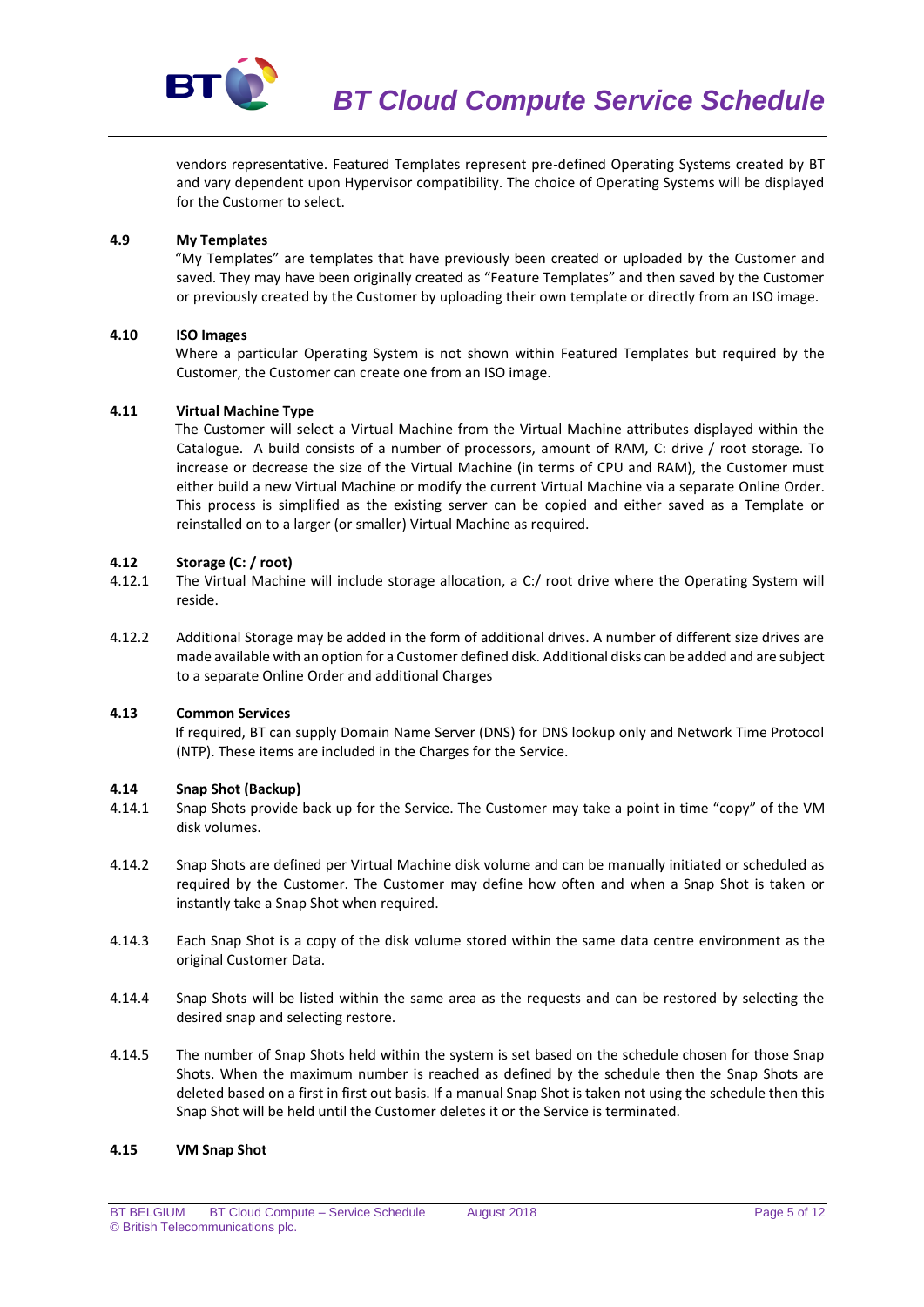

4.15.1 A VM Snap Shot will record the state and data of a VM at a particular point in time, so the same state can be returned to repeatedly if required. The VM Snap Shot is not a copy of the VM's disk volume but a change log file from the moment in time when the VM Snap Shot was taken.

## 4.15.2 The Customer

- (a) may take a Snap Shot of a VM at any time and revert to that Snap Shot at any time.
- (b) may take a maximum of three (3) VM Snap Shots per VM;
- (c) will delete a VM Snap Shot before a new one may be taken, once the maximum number is reached;
- (d) will not use a VM Snap Shot as a backup service; and
- (e) will remove a VM Snap Shot when it is no longer required in order to minimise its effect on the performance of the VM.

## **4.16 Compute Protect**

As protection for individual VMs against Internet security threats the Customer may order Compute Protect as optional Service. Compute Protect is subject to separate terms to be accepted on the Portal when ordering this Service.

# **5 Back End Connection**

- 5.1 A Back End Connection is the connection of a WAN service to the Service. The WAN connection can be a physical network connection provided by BT (or another licensed operator) or a connection from another BT platform delivered within the same data centre. The connectivity between the Back End Connection and this Service is achieved through Cloud Connect or Cloud On-Net. Cloud Connect provides the ability to connect the Service to external IP services through the provision of an external connection / port. Cloud OnNet represents a shared Global MPLS service delivered by BT directly to the Service for which different bandwidth options are made available through the Portal for the Customer to purchase.
- 5.2 A Back End Connection and the connectivity to the external IP service via Cloud Connect or Cloud On-Net is not part of the Service and must be ordered separately by the Customer and is subject to separate conditions and Charges.

#### **6 Commencement and Term**

- 6.1 The Agreement is effective once the Customer submits an Online Order on the Portal.
- 6.2 The Service will commence on the Operational Service Date.

## **7 Technical Requirements**

The Customer is required to have Internet access, all computer hardware, software and telecommunications equipment and services necessary to access and use the Service.

#### **8 BT Service Management Boundary (SMB)**

BT's responsibility for the Service is for the management of the Elements in the combination ordered by the Customer but the Operating System is outside the SMB unless specifically described within the Catalogue. BT will have no responsibility for the Service (including any responsibility to meet any Service Levels) outside the Service Management Boundary.

#### **9 Ordering Process**

- 9.1 The Customer is responsible for opening an account with BT to gain access to the Portal to enable online ordering.
- 9.2 On receipt of an Online Order BT will configure the Service as defined by the Customer. Once the Online Order is configured the OSD occurs and the Customer can start using the Service.

#### **10 In Life Management**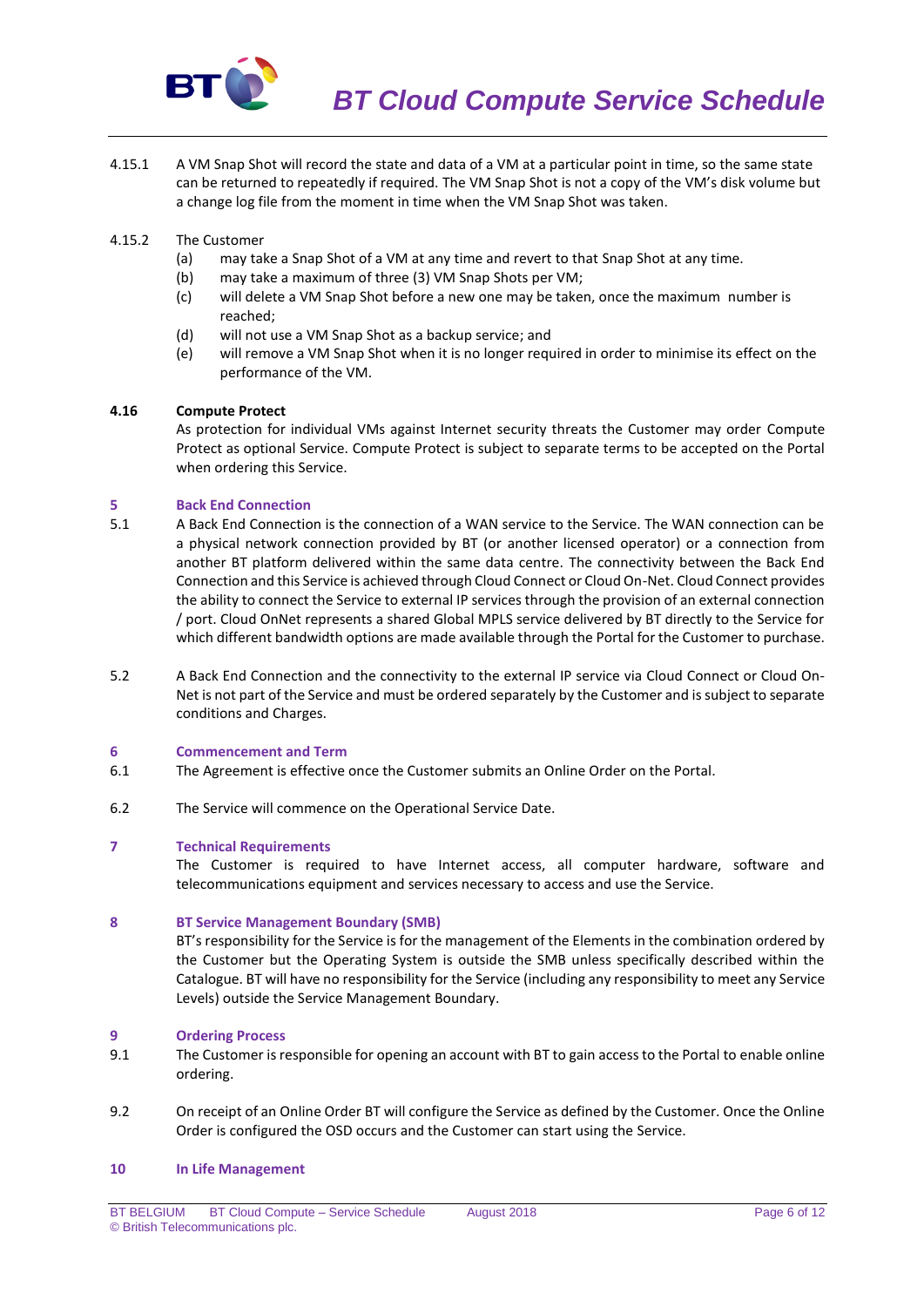

The Portal operates a Dashboard that allows the Customer to see how many Virtual Machines are running, and Storage and networks provisioned.

### **11 Virtual Server Management**

The Customer may select an individual Virtual Machine and stop, start or restart the Virtual Machine using the Dashboard. The status of the Virtual Machines will be shown on the Dashboard as "running" and "stopped" Virtual Machines. In addition the Customer can gain Console access to each of the individual Virtual Machines and/or create a remote management connection to the Virtual Machine in order to carry out administration functions.

## **12 Firewall Management**

In order for the Virtual Machines to be accessible by the Customer over the Internet, the Customer is responsible for ensuring they set up Firewall access list and port forwarding rules.

## **13 Reporting**

Virtual Machine utilisation reports are provided within the Portal showing the CPU and RAM utilisation of each Virtual Machine.

## **14 Service Management**

## **14.1 Service Desk Support**

14.1.1 BT will provide a Service Desk operating 24 hours per day, seven days per week, including national, public or bank holidays, which will receive and record Service incident reports from the Customer.

#### **14.2 Incident Repair Service**

- 14.2.1 If BT detects, or if the Customer reports an Incident to the Service Desk, BT will respond to the Incident without undue delay. BT will perform tests to determine the cause of the Incident, and will notify the System Administrator by telephone or e-mail.
- 14.2.2 The Service Desk will keep the Customer updated at regular intervals until the Incident is resolved.
- 14.2.3 BT will raise additional Charges for work performed and money spent to addressincidents resulting from Service failures caused by the Customer on a time and material basis at the prevailing Charges.
- 14.2.4 If the Customer asks BT to perform any additional work this will be subject to prior written agreement between the Parties and additional Charges will apply.

#### **15 Planned Maintenance**

The Customer acknowledges and accepts that occasionally BT may have to carry out routine or emergency maintenance, updates and other procedures for reasons of health, safety, security or otherwise to protect the Service, and which may cause a disruption to the Service, ("Planned Maintenance"). BT will provide the Customer with as much prior notice as practicable with respect to Planned Maintenance.

#### **16 Service Updates**

BT may make updates to the Service from time to time provided that such updates do not materially decrease or impair performance of the Service.

### **17 Security**

- 17.1 The Customer is responsible for the security and proper use of all User IDs, Checkwords and passwords. BT reserves the right to suspend access to the Service at any time if BT has reason to believe that there is, or is likely to be, a breach of security or misuse of the Service. BT will notify the Customer as soon as possible after it has done so.
- 17.2 The Customer must immediately inform BT if there is any reason to believe that a User ID, password, or Checkword allocated by BT has, or is likely to, become known to someone not authorised to use it or is being, or is likely to be, used in an unauthorised way.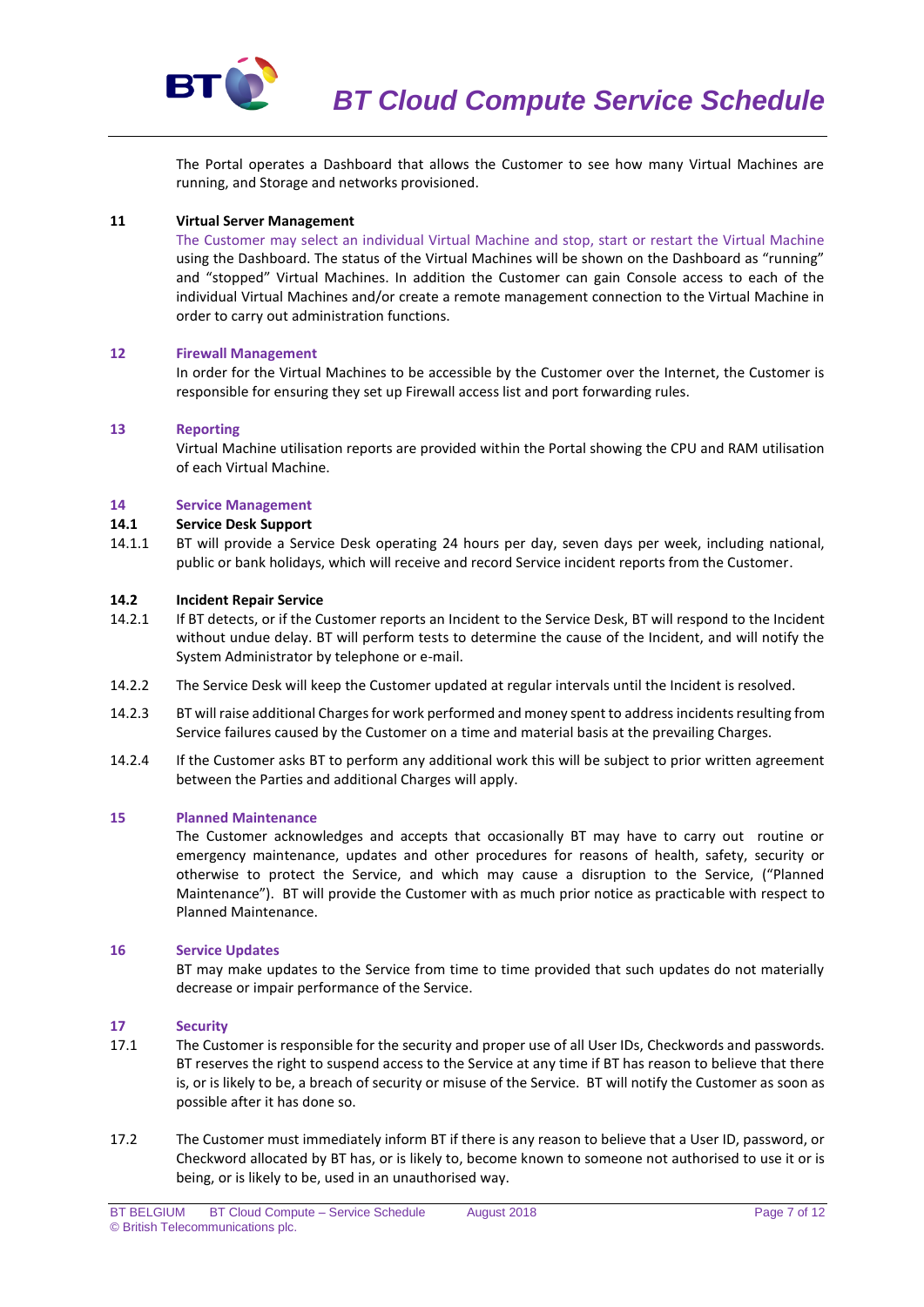

- 17.3 BT reserves the right to require the Customer to change any or all of the Checkwords or passwords associated with the Service and used by the Customer in connection with the Service.
- 17.4 The Service is delivered within a secure BT data centre with a security policy for the protection of Site, infrastructure and network. Although BT will use reasonable care and skill in carrying out its obligations under this Agreement in accordance with BT's security policy, it is not possible to guarantee that all instances of fraud, misuse, unwanted or unauthorised activity or access to the Customer's Information will be prevented or detected. Whenever BT becomes aware that security has been compromised, BT will take actions in order to limit any further occurrences of fraud, misuse, unwanted or unauthorised activity or access to the Customer's Information. Nevertheless, BT accepts no liability for any such incidents, or for any loss or damage suffered by the Customer. The Customer shall therefore take responsibility for the security of the Customer Information, Content and application of security policies designed to prevent unwanted or unauthorised activity or access to the Customer's Information.

#### **18 Processing of Personal Data**

- 18.1 BT or its sub-processor will Process the Customer Personal Data for the BT Cloud Compute Service as set out in this Schedule for as long as BT provides the BT Cloud Compute Service and for as long as BT may be required to Process the Customer Personal Data in accordance with applicable law. Any personal Data that may be collected and processed by BT (including payment data) is subject to the data protection provisions as set in the General Terms and Conditions.
- 18.2 The nature and purpose of the Processing of Customer Personal Data by BT includes for:
	- billing and invoicing; and
	- incident response and escalation.
- 18.3 The types of Customer Personal Data Processed by BT or its sub-processors or the Customer may be:
	- website or IP address;
	- name;
	- address;
	- telephone number;
	- email address;
	- job title;
	- company name; and
	- contact records.

This list is not exhaustive as the Customer will specify what Customer Personal Data is Processed.

- 18.4 The Customer Personal Data may concern the following categories of Data Subjects:
	- Customer employees:
	- Customer's customers or third parties; and
	- any Data Subject (as controlled by the Customer).

This list is not exhaustive as the Customer will specify what Customer Personal Data is Processed.

- 18.5 BT may also send the Customer additional information concerning the Service, or related services. This information will typically be sent to the Customer Contact, involved in the procurement or management of the Service.
- 18.6 BT will have no access to the Customer Information stored by the Customer.
- 18.7 The location and access points of the Customer Information are defined by the Customer and as such the Customer needs to ensure compliance with relevant laws and regulations.
- 18.8 BT will not change the country where the Customer Information resides without providing notice to the Customer, unless required to do so in order to comply with applicable laws and regulations.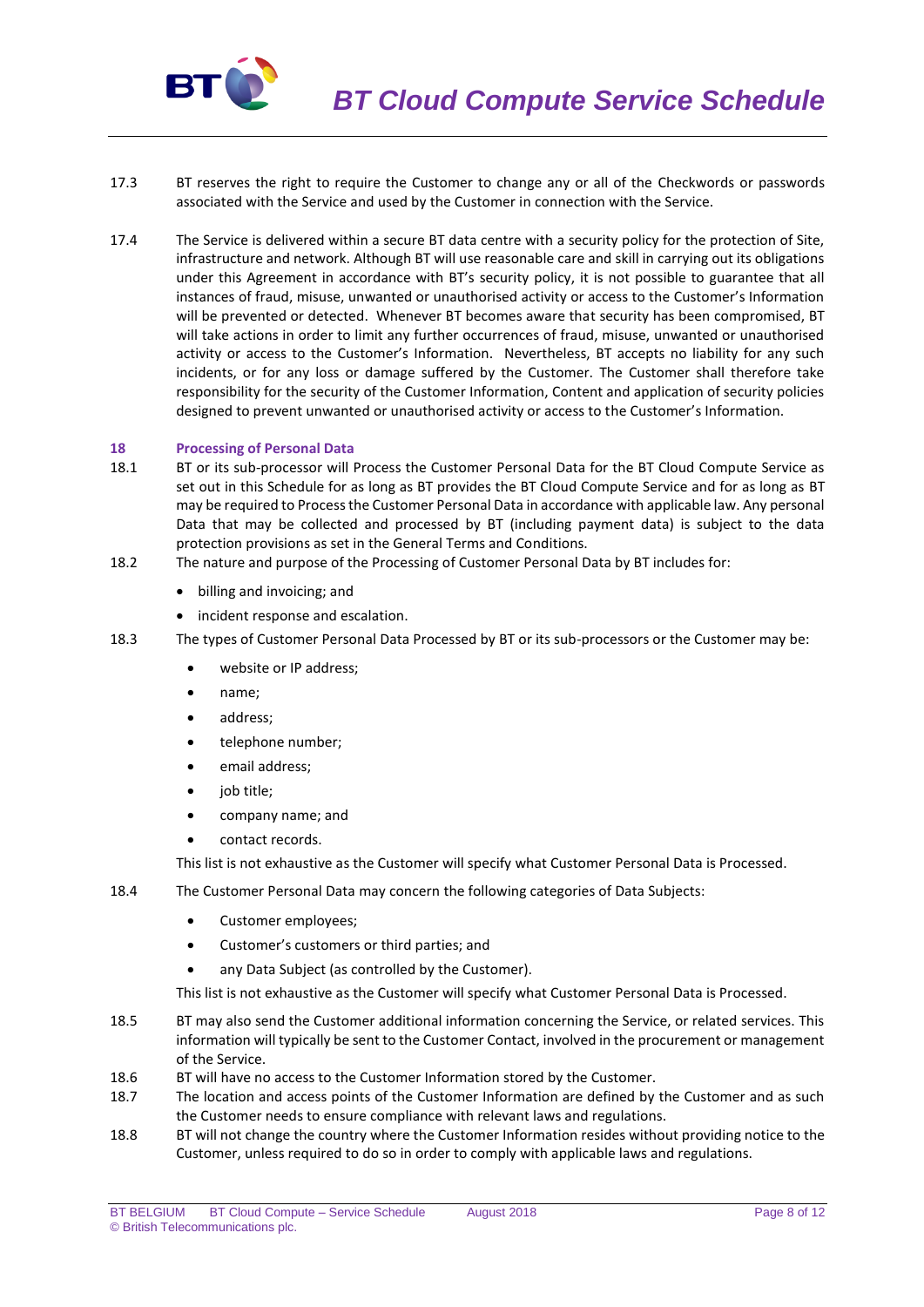

## **19 The Customer's Responsibilities**

- 19.1 The Service does not provide the Customer with any backup software other than that which is provided within the Operating System. If the Customer has ordered the BT Snap Shot Backup Element from the Catalogue BT will provide this Service Element to allow the Customer to backup data. However, the data backed up using this Service Element is entirely the Customer's responsibility and BT does not assume responsibility and/or liability for the quality of such data.
- 19.2 The Customer acknowledges and agrees that use of Snap Shots does not provide complete data protection. If complete data protection is required, the Customer acknowledges and agrees that it is the Customer's responsibility to ensure that it has data replicated or protected through additional means implemented by the Customer separately from the Service.
- 19.3 The Service is provided solely for the Customer's own use including use by Users and the Customer will not assign, resell, reproduce, copy, duplicate, transfer, lease, distribute, display, disclose, trade or otherwise commercially exploit the Service (or any part thereof) for any purpose, or otherwise make the Service available to any third party except Users.
- 19.4 The Customer is solely responsible for any obligation or liability arising out of transactions of any kind entered into between the Customer and any third party accessing or relying on the Service, Customer Information, or third party Information. BT will not be a party to, or in any way responsible for, any transaction between the Customer and any third party.
- 19.5 The Customer is responsible for the creation, design and maintenance of all Customer Information.
- 19.6 The Customer will ensure that the Customer Information and any third party Information does not include any information or material, which could be illegal or could lead to a legal dispute.
- 19.7 The Customer irrevocably and unconditionally agrees to indemnify and keep indemnified and to hold BT, BT Group Companies and their officers, directors and employees harmless against claims, losses, damages, costs, expenses and liability arising from or in connection with:
	- (a) any Customer Information, third party Information or other content or communication sent, provided or stored in connection with the Service;
	- (b) the installation, maintenance or use of any software or other material installed by or on behalf of the Customer;
	- (c) any injury to persons, or damage to the Site or the BT Equipment used for the provision of this Service or other equipment belonging to BT or a third party which is located on the Site, as a result of action taken by or on behalf of the Customer;
	- (d) any actions taken by or on behalf of the Customer with respect to the Firewall; or
	- (e) any breach of confidence or infringement of intellectual property rights.
- 19.8 The Customer is solely responsible for all aspects of Customer Information which are not specifically set out in this Service Schedule as being BT's responsibility.
- 19.9 The Customer is responsible for providing all computer hardware, software and telecommunications equipment and services necessary to access and use the Service, other than as specified as a BT responsibility in this Service Schedule.
- 19.10 The Customer warrants that it is the owner of any domain name they use within the Service, or that it is duly authorised by the owner of, any trade mark or name that it wishes to use as its Domain Name and use as part of its URL.
- 19.11 The Customer must not use a Domain Name or URL that infringes the rights of any person in a corresponding trade mark or trade name or otherwise.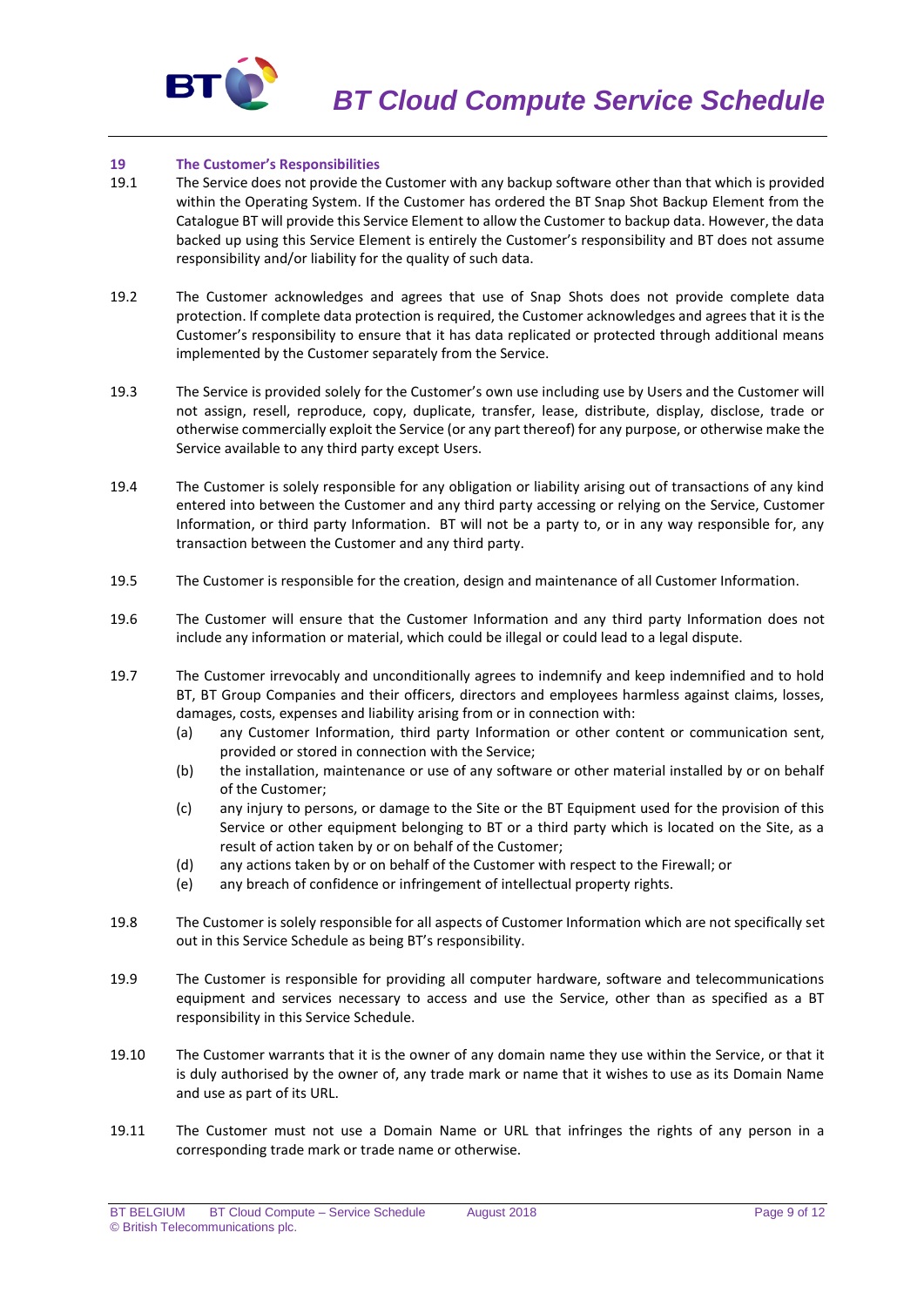

- 19.12 BT reserves the right to require the Customer to select a replacement Domain Name or URL and may either refuse to provide or may suspend the Service if, in BT's opinion the Domain Name or URL is, or is likely to be, offensive, abusive, defamatory, obscene, illegal or otherwise actionable at law.
- 19.13 The Customer is responsible for ensuring that the System Administrator will report all service repair incidents using the reporting procedures notified to the Customer by BT, and will be available for all subsequent Incident management communications.
- 19.14 The Customer will comply with the provisions of any Software licences provided with or as part of the Service administer.
- 19.15 The Customer is responsible for ensuring that the System Administrator will report all service repair incidents using the reporting procedures notified to the Customer by BT, and will be available for all subsequent Incident management communications.

## **20 Charges**

- 20.1 Charges for the Service are set out in the Portal.
- 20.2 BT will invoice Charges on or after the dates set out below:
	- (a) One-off Charges on the OSD of the relevant Online Order;
	- (b) Usage or other recurring Charges on the OSD and thereafter monthly in arrears.
- 20.3 Charges for some of the Service are calculated on an hourly basis against the prevailing Utility Rate Card on the Portal. Usage Charges will apply as shown on the Utility Rate Card on the Portal.
- 20.4 The Customer may also purchase monthly allowances for example, CPU hours and /or RAM hours, paid for in advance, which are subtracted from the utility Charges. Any unused allowances will be carried forward to the next invoice. Terminating the monthly allowance will result in the loss of any accrued / residual allowances.
- 20.5 BT may invoice the Customer for Charges for investigating Customer reported Incidents where BT finds no Incident or that the Incident is outside the Service Management Boundary.
- 20.6 BT may at any time review the Charges for the Service and will provide the Customer with 30 days' prior written notice of any such change in Charges. If the Customer objects to the change in Charges it may exercise its termination rights under this Service Schedule.
- 20.7 Notwithstanding any other provision in the Agreement, BT may delay or bring forward the sending of invoices to coincide with billing cycles from time to time. The Customer acknowledges that the first and last invoice in relation to a particular Service may include Charges due for more or less than one complete billing cycle according to when such Service is connected and/or terminated.

# **21 Termination of Service**

- 21.1 The following Clause will replace and supersede any termination for convenience conditions as set out in the General Terms and Conditions.
- 21.2 The Customer may terminate Elements from the Service or the entire Service via the Portal at any time and without prior notice, provided that the Customer agrees:
	- (a) to pay any outstanding Charges or interest properly due and payable for each Element up to the date of termination; and
	- (b) that there will be no refund of Charges which have been paid in advance.
- 21.3 BT may terminate this Agreement or the Service at any time by giving at least 90 days' notice to the Customer and BT shall during this termination period maintain the level and quality of Services provided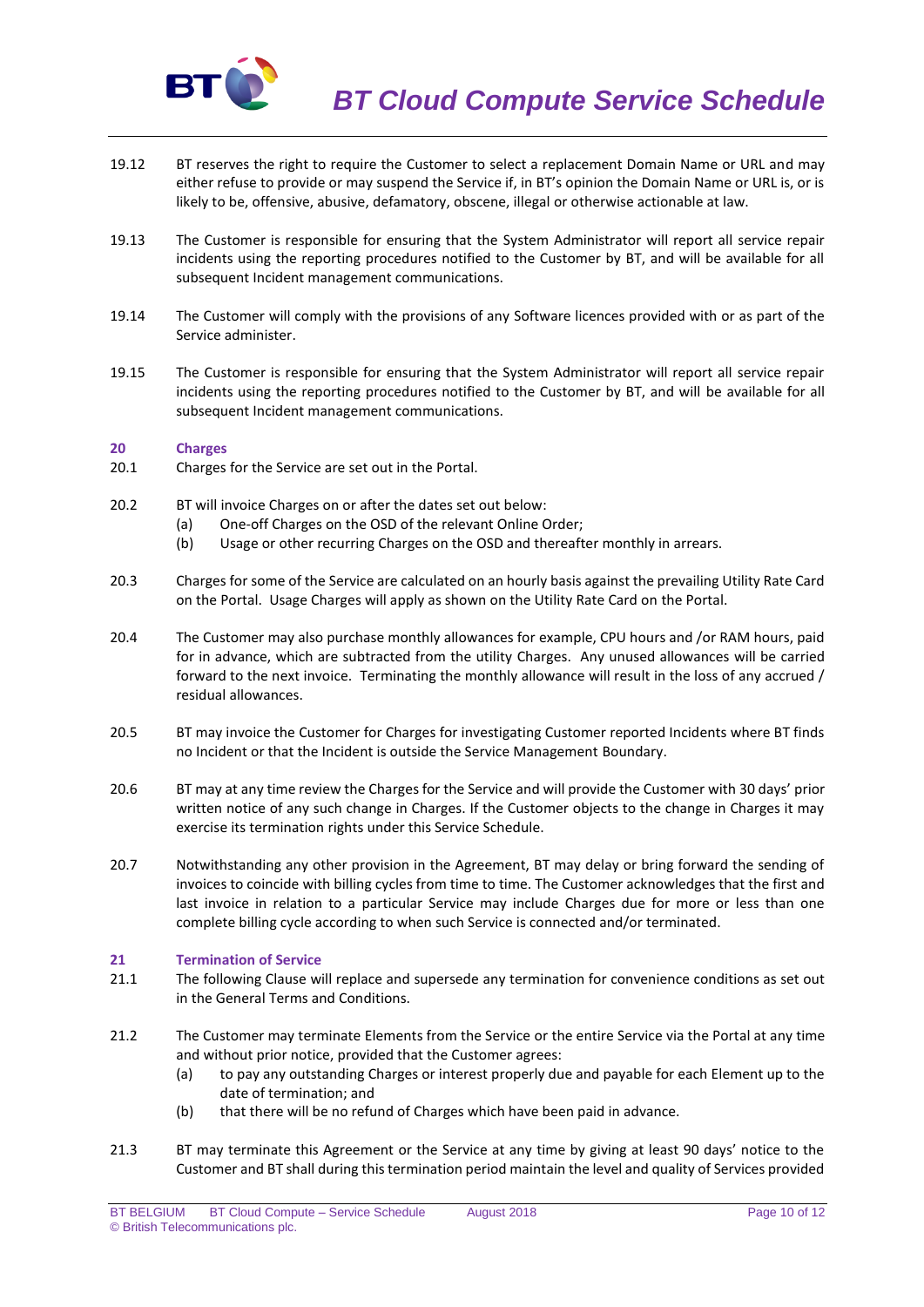

by BT until the effective termination date and shall not undertake any actions limiting Customer's ability to migrate the Customer Information.

21.4 At the effective termination date the Customer will lose all access to the Service and any portions thereof, including, but not limited to its account on the Portal and the Customer Information stored on the Service. In addition, upon termination for any reason whatsoever, BT will have the right to immediately delete, without notice the Customer Information. Therefore the Customer hereby acknowledges and accepts to have retained copies of its Customer Information or to migrate all its Customer Information before the effective termination date. BT shall not be liable for any loss or damage which may be incurred by the Customer or any third parties as a result of such deletion from the effective termination date.

#### **22 Suspension of Service**

- 22.1 BT may suspend Service(s) or terminate this Agreement immediately on notice to the Customer where the Customer is in material breach of this Agreement and if the breach is capable of remedy, fails to remedy the breach within a reasonable time of being requested by BT to do so.
- 22.2 Where a Service is suspended because the Customer is in material breach of this Agreement, the Customer must pay the Charges for that Service until this Agreement is terminated.

#### **23 Service Level**

- 23.1 BT aims to provide the Service within an availability target of 99.95%. For the avoidance of doubt the Portal is not included within this availability target.
- 23.2 If BT fails to meet the availability target of 99.95% then the Charges for the affected Service will be credited as follows:

| <b>Availability Target</b>                                   | <b>Credit</b>            |
|--------------------------------------------------------------|--------------------------|
| For every reported instance Incident that BT is below target | 1 day's recurring Charge |

- 23.3 The credit will be applied to the monthly Charge for the Service. The credit per reported instance that BT is below target will be capped at a maximum of one Month's Charges.
- 23.4 Service Credits are the Customer's sole right and remedy if BT does not meet the Service Level. Any failure by BT to meet the Service Level specified in this Clause 23 shall not be considered a material breach of the Agreement.
- 23.5 The parties acknowledge that each Service Credit is a genuine pre-estimate of the loss likely to be suffered by the Customer and not a penalty.
- 23.6 The Service Level is measured as the combined availability of the ordered Elements to deliver Service to the network (Internet or WAN) interface connected to the Service in the BT data centre. Individual or combined Element failures will not constitute an Incident for Service Level calculations unless the Element(s) failure causes a total loss of Service.
- 23.7 Availability of the Service will be measured as a proportion of time in a Month starting from the first day of the relevant Month. Where a failure occurs at the end of a Month then it will be carried forward to the next Month.
- 23.8 The Customer will report any Incident to BT. The measurement of Service unavailability starts when BT acknowledges the Customer's Incident report. On confirmation of an Incident BT will start the Incident Repair Service. The period of unavailability will end when BT informs the Customer that the Service is available, unless the Customer advises BT that the Service remains unavailable.